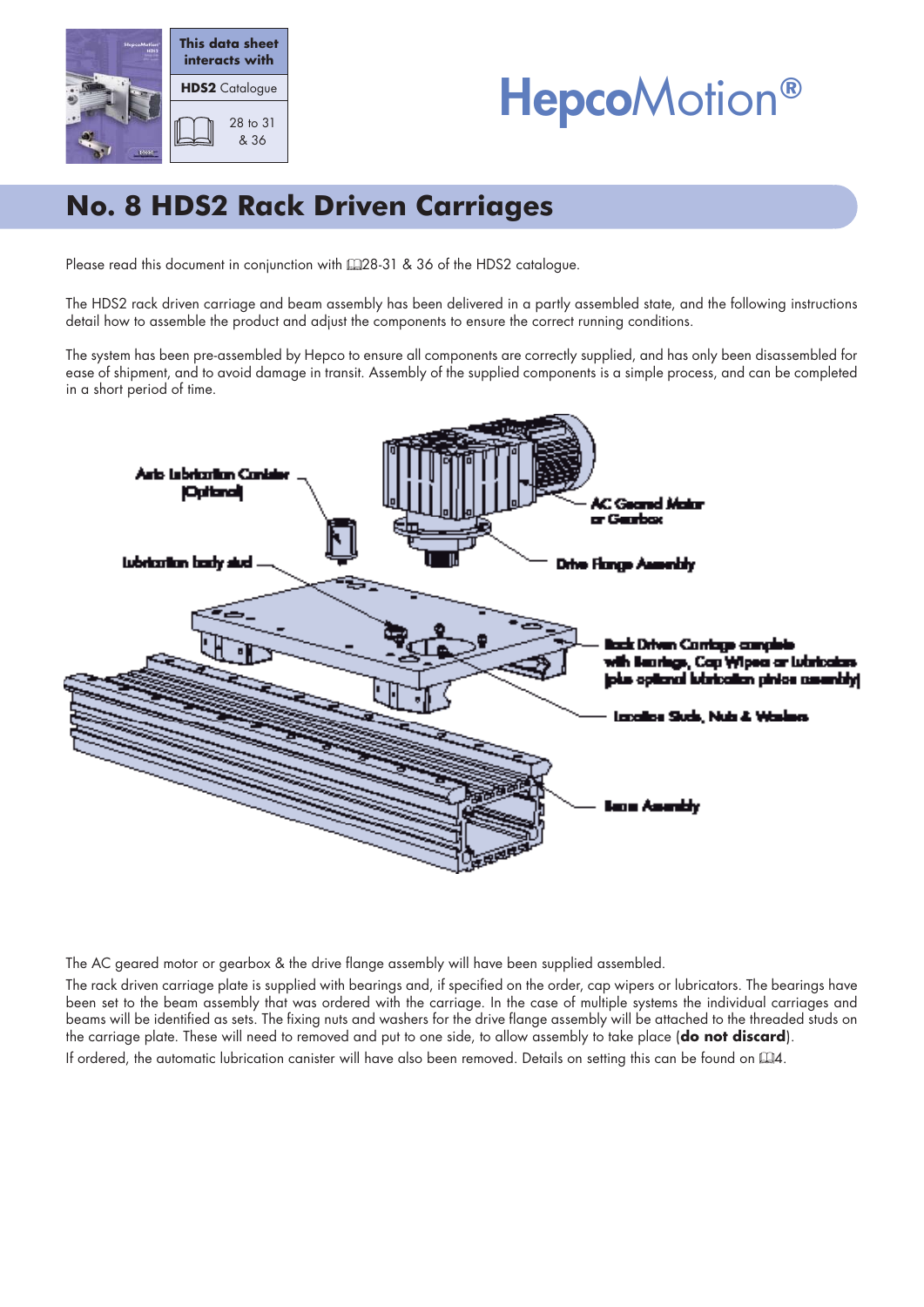#### **No. 8 HDS2 Rack Driven Carriages**

The carriage should be engaged with the slides from one end of the beam assembly, making sure that the cap wiper / lubricator felts are pushed back into the body, which will allow easy engagement of the carriage with the slides.



With the nuts and washers removed from the location studs, orientate the geared motor so that its position matches the application requirements. For information on geared motor orientation please refer to the full HDS2 catalogue 429. Lower the geared motor assembly into the recess in the carriage, as shown below.



Assemble the nuts and washers on to the location studs, and tighten to finger tight. Fit the adjustment bush into the slotted hole in the drive flange assembly, and lightly secure the low head cap screw into the tapped hole in the carriage through the centre of the adjustment bush.

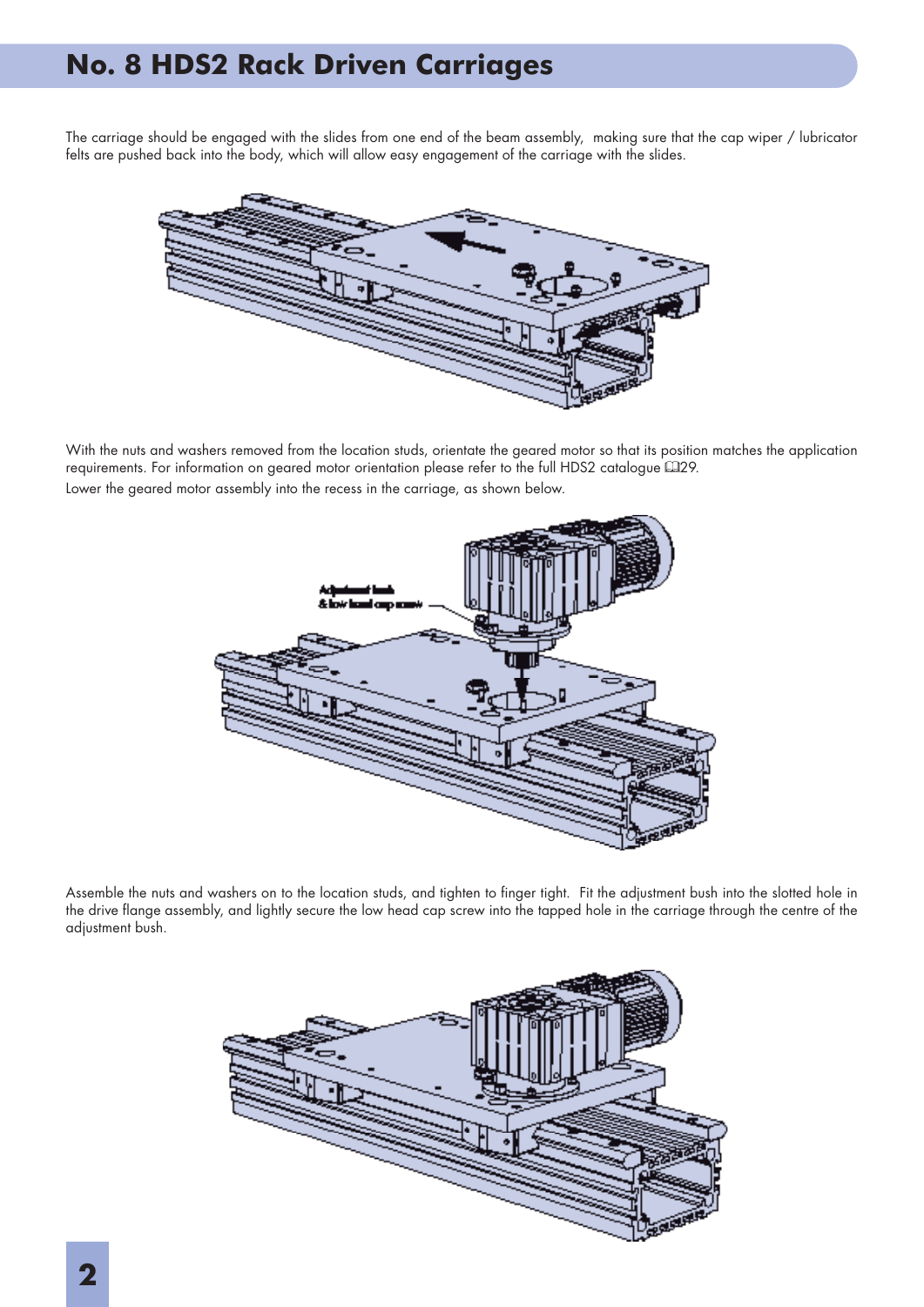#### **No. 8 HDS2 Rack Driven Carriages**

Using a suitably sized spanner and hex key, hold the low head cap screw in position and rotate the adjustment bush as shown below. The rotation of the bush will cause the geared motor assembly to move in and out of engagement with the rack.



The movement of the geared motor assembly controls the amount of backlash between the pinion and rack. To measure this movement, attach a suitable measuring device to the fixed slides and measure the free movement in the carriage. A dial test indicator with magnetic base is ideal for this, (see below). With the assembly adjusted so that the assembly is at its furthest position from the rack, measure the free play in the carriage. This can be done by pushing / pulling the carriage until the pinion starts to rotate.

Slowly adjust the assembly until the required amount of backlash is achieved. Hepco recommends a figure of 0.1 to 0.2mm, however this will depend on the application.

Once the required backlash is achieved, tighten all fixing nuts on the drive flange assembly, and finally tighten the low head cap screw holding the adjustment bush. Check the amount of backlash again to ensure that the position has not changed.